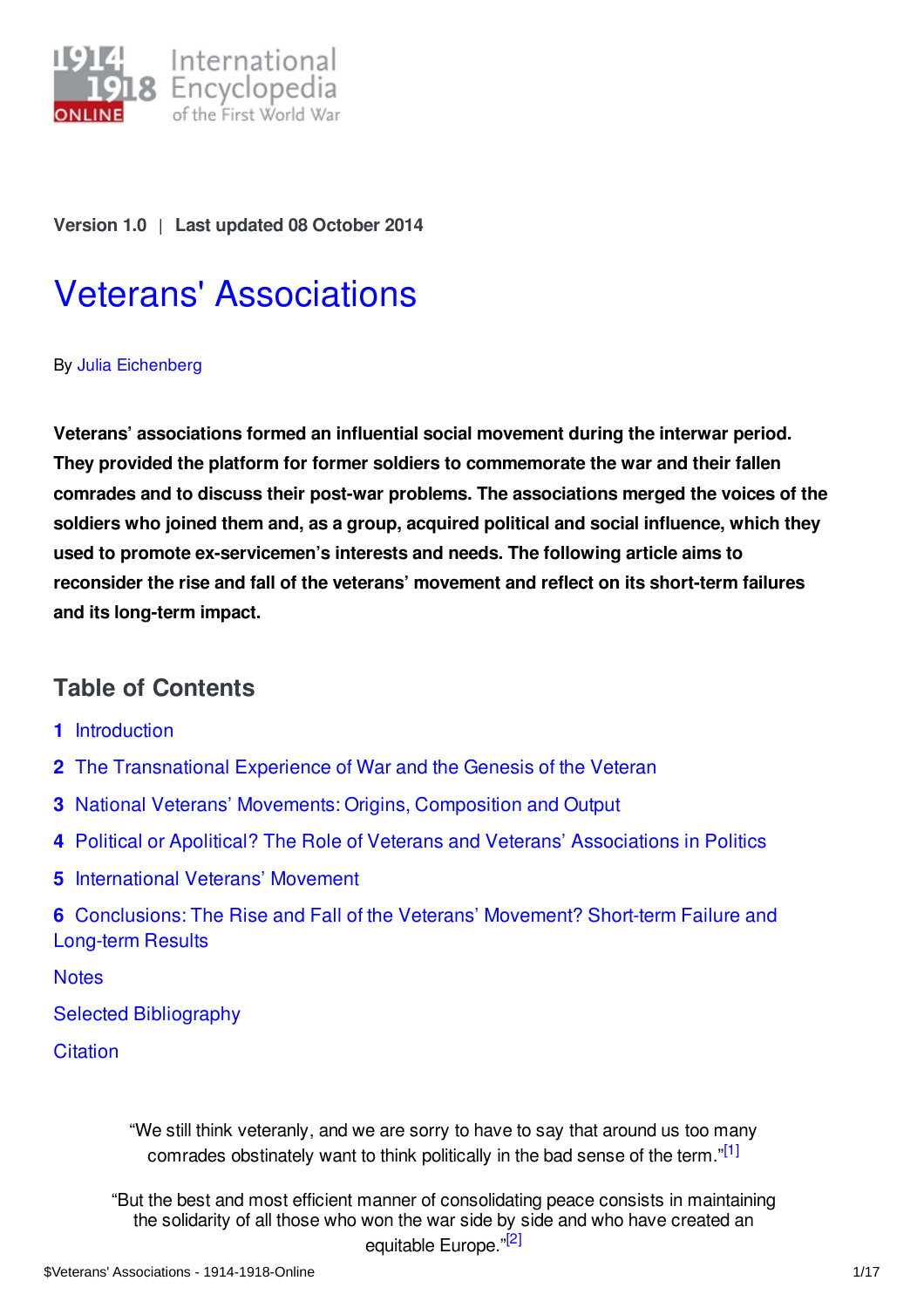# <span id="page-1-0"></span>**Introduction**

The 1914-1918 war led to a level of military mobilization never before seen in Europe:

<span id="page-1-2"></span>it made military service an experience shared by millions; and it made the nation's armed forces an inescapable political and social presence. The army was personified not only by professional soldiers in fancy uniforms, but by crowds of nervous young men on their way to basic training, village boys home on leave, and veterans who gathered on Saturday nights to talk about their common military experience.<sup>[\[3\]](#page-12-3)</sup>

Almost everyone was affected, if not personally, they had a father, a brother, a son, or at least an uncle, cousin or neighbour, who volunteered or had been conscripted. When the war ended with armistice on 11 November 1918, military [demobilization](/article/demobilization) began in most countries. Front lines were dissolved, troops were called to withdraw, arms recollected and soldiers sent home. This process was very different depending on the geographical region and did not affect all men in the same

<span id="page-1-3"></span>way.<sup>[\[4\]](#page-13-0)</sup> A significant number joined associations where they met their peers, men who also had fought in and returned from the war. Through the groups, former soldiers were able to commemorate the war and debate their post-war problems, acquiring political and social influence with which to promote their interests and needs. Additionally, the men believed that the experience of war and the sacrifice of the health and lives that soldiers - they as well as their fallen comrades - had made, endowed them not only with a cause, and a mission to defend the interests of ex-servicemen, but also with the moral authority to do so. This moral authority, based on their previous sufferance, was expanded beyond their immediate material interests to more abstract ideas: the commemoration of the war and the dead, and the consequential attitude toward future political and military conflicts. Veterans thus tried to promote their own interpretation of the war and its meaning to politics and society. Depending on their individual political tendencies, these attitudes varied from internationalist and pacifist to radical-nationalist and fascist. But most importantly, the common experience of war was the vanishing point of their feeling of entitlement.

The following article aims to present the origins and genesis, the work and goals, as well as the successes and failures of these veterans' associations. To do so, it will first discuss how a soldier became a veteran (or an invalid). In the second part, it shows how veterans' associations emerged as a mass movement in the aftermath of the First World War. In part three it will discuss the political impact of these associations who so often claimed to be apolitical. The fourth part will show how international networking and the emergence of inter-Allied and international veterans' organizations underlined the transnational aspect of the movement. This section will also discuss conciliatory and [pacifist](/article/pacifism) attitudes of veterans' associations. Finally, the article will reconsider the rise and fall of the veterans' movement and reflect on its short-term failure and its long-term impact.

# <span id="page-1-1"></span>**The Transnational Experience of War and the Genesis of the Veteran**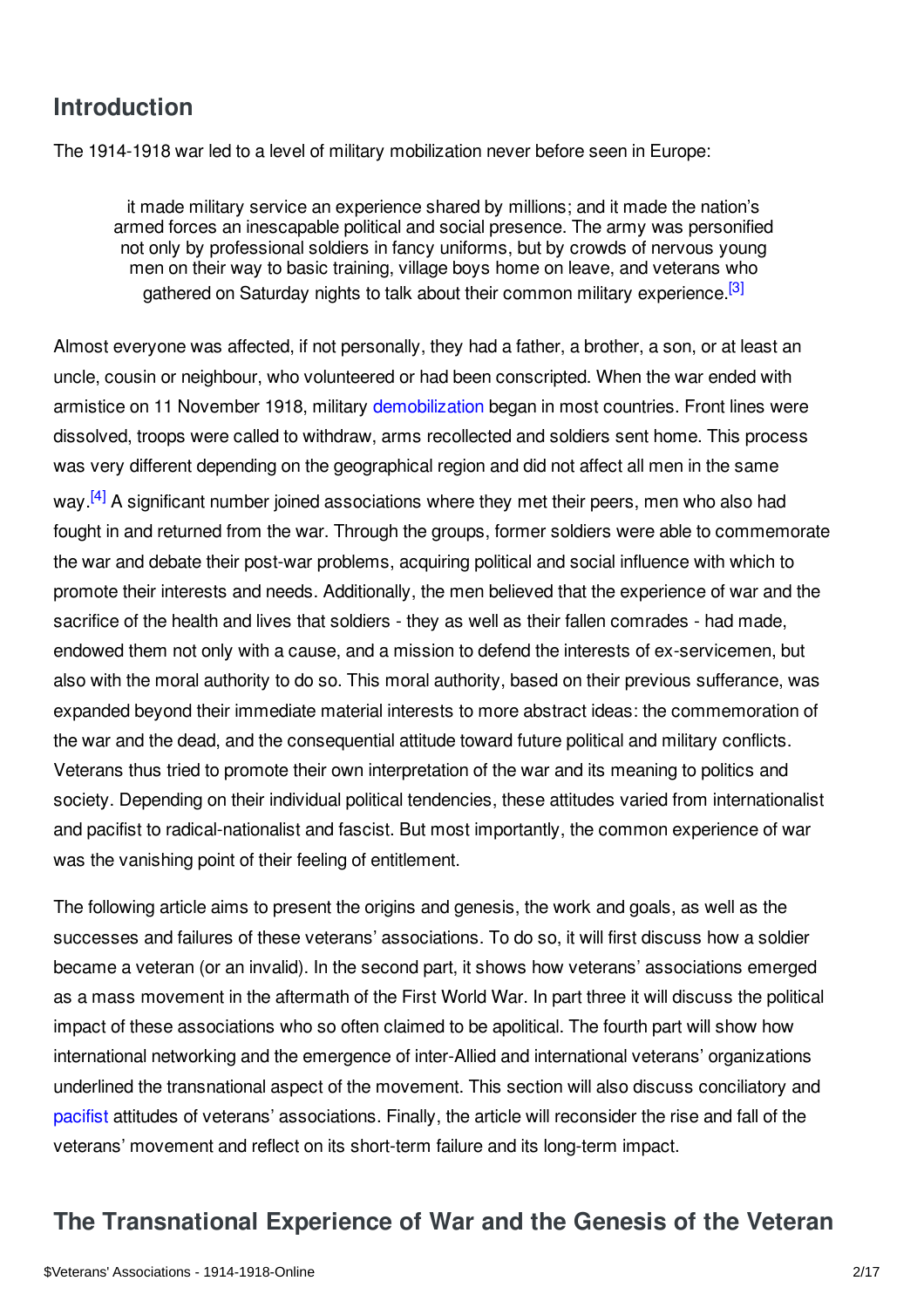Ex-servicemen referred to their joint experience of war and camaraderie, which they sought to continue after the war, as the major foundation of veterans' associations. As has been pointed out by memoirs, but also in recent historical work on morale and coping mechanisms, the peer group of a soldier was essential to the survival of the war.

<span id="page-2-1"></span><span id="page-2-0"></span>On the battlefield, the nation seemed far away, and patriotism empty and abstract; what mattered most were the men with whom a soldier fought, on whom he depended, and for whom he would, if necessary, suffer and die.<sup>[\[5\]](#page-13-1)</sup>

Communication with the home front, with the loved ones, was sometimes complicated by the very different experience of daily life. Those who were not able to communicate the violence they experienced had to rely on allusions and indirect expressions of [feelings](/article/wartime_emotions_honour_shame_and_the_ecstasy_of_sacrifice).<sup>[\[6\]](#page-13-2)</sup> The longer the war endured, the deeper the gap felt between the soldiers and civilians back home. At the same time, the soldiers' experience of war and violence was transnational, transgressing national frontiers in its resemblance.<sup>[\[7\]](#page-13-3)</sup> Accordingly, the experience of returning from war, trying to re-integrate into the respective societies and labor markets, trying to deal with physical, psychological and emotional strains from the war, was a transnational experience, too, shared by former combatants from almost all over the world.

<span id="page-2-2"></span>The solution for these problems, however, was initially sought on the predominantly national level. For most men, this demobilization was far from a return to their previous lives. Young men who had dropped out of school or their professional education were faced with the difficulties of finding a job in the weakened post-war economies. Formerly established, older men returning from war now saw themselves in professional and economic competition with younger men as well as women. Furthermore, the war had inflicted physical or psychological harm on most of its participants. Physically injured veterans had to fight to regain as much of their health as possible, but also for recognition and compensation, for benefits and a chance to be reintegrated into the labor market. This often involved being trained for a new job as they were no longer physically fit to do their old one. In addition, most men were, to a different degree, [psychologically](/article/war_psychiatry_and_shell_shock) harmed by the war, which was not always visible and thus harder to prove. Only with time a medical recognition of "shell shock" - what would today be diagnosed as PTSD (post-traumatic stress disorder) came to be medically acknowledged. The problems ex-servicemen brought with them were manifold - and so were the problems of the societies to which they were returning. War had taken its toll on all sides. This made the (re-)encounter and the following political, social and legal interaction between returning soldiers and home societies all the more complicated.

The national background was crucial: it had significant impact on the experience of war itself, but even more on the ways soldiers were demobilized and joined organizations, and on the way the respective veterans' movement formed and functioned. However, the common war experience and the impression that this experience was not or only partly understood (and acknowledged) by civilians, led the former soldiers to feel connected to their peers, even beyond national borders, sometimes even beyond front lines.

\$Veterans' Associations - 1914-1918-Online 3/17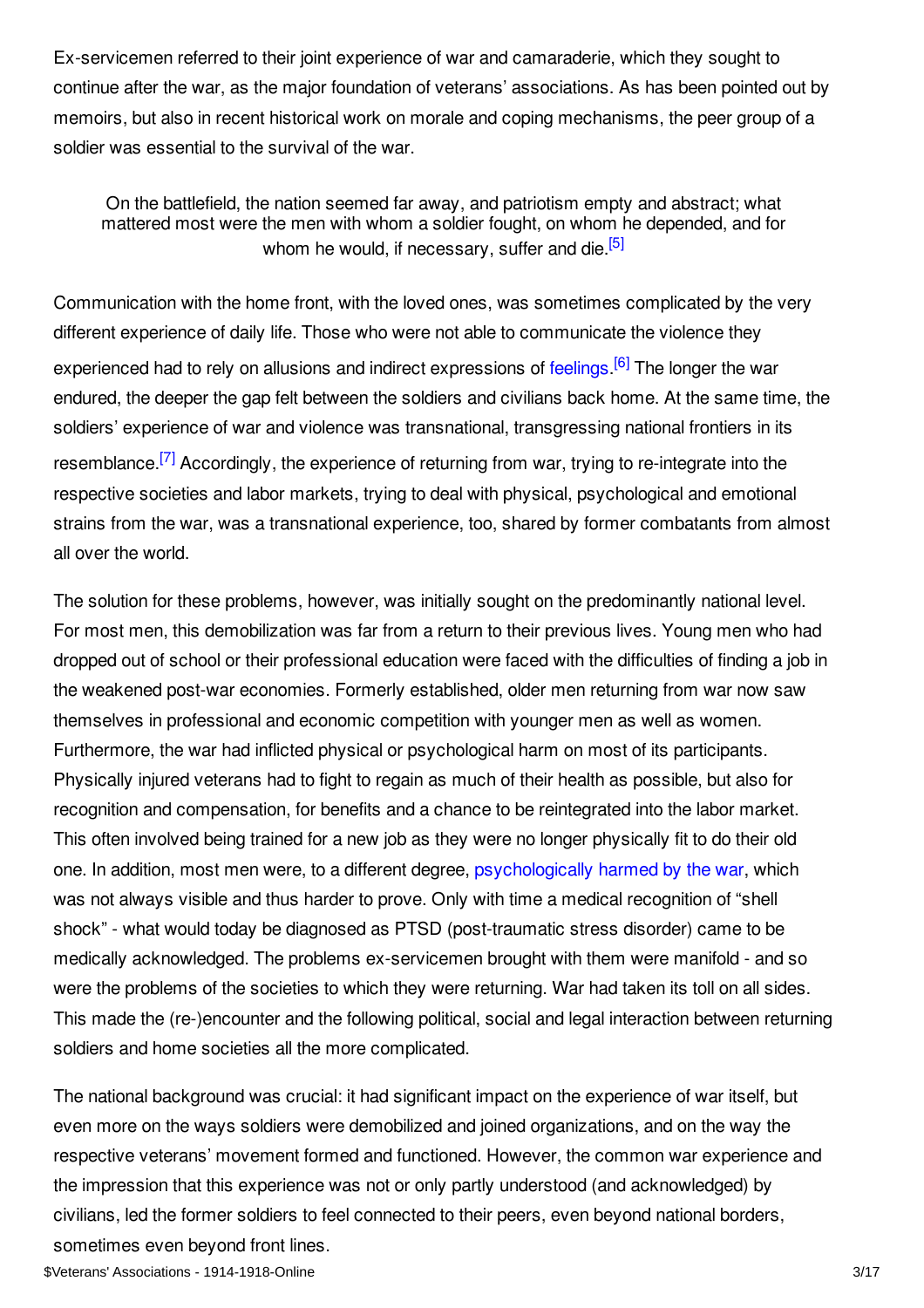To discuss the phenomenon of the veterans' movement, one firstly has to define the vocabulary that at first seems self-explanatory. A demobilized soldier is not per se a veteran. Rather, he becomes one by adapting a socially constructed and legally defined role and by acceptance of this role through social action and communication. As John [Horne](/contributors/John_Horne) put it,

<span id="page-3-0"></span>They […] sought to construct new lives in the varied settings of the post-war world as they processed the memory of the war. Just exactly how they did this, and what importance they attached to it, was what turned them into veterans, and there was nothing automatic about it.<sup>[\[8\]](#page-13-4)</sup>

State demobilization and legislation provided the framework to define the group of veterans from outside. The process of demobilization was meant to re-transform soldiers into citizens, to disarm them and to see them return to their civilian life. Challenged by the masses of soldiers affected and by their demands, the states introduced new laws to deal with the specific problems of demobilization and of former soldiers. A veteran thus was not only a man who formerly fought in the war, but one who belonged to the category that found new significance through state legislation: veterans and invalid veterans. New legislation set up criteria of how to classify these men and how to respond to their needs. As [Michael](/contributors/Michael_Geyer) Geyer has pointed out in his comparative study (probably first of its kind), different states responded differently to this challenge.<sup>[\[9\]](#page-13-5)</sup> [France](/article/france) chose to acknowledge and reward the sacrifice of the citizen. Benefits in Great [Britain](/article/great_britain) were closer linked to military ranks. [Germany](/article/germany) and [Austria](/article/austria-hungary) tended to treat the war as a "colossal industrial accident," determining benefits according to the percentage of the individual's ability to work that had been compromised by the war.<sup>[\[10\]](#page-13-6)</sup> By introducing these legal responses to the needs of veterans, state legislation contributed to shape the identity of veterans by legally defining who had rights to what kind of compensation.

<span id="page-3-4"></span><span id="page-3-3"></span><span id="page-3-2"></span><span id="page-3-1"></span>However, it was not merely his relation with the state that defined the veterans' identity. David Gerber and others have shown the dangers of reducing veterans' social identities to interactions with the state.<sup>[\[11\]](#page-13-7)</sup> Discussing the role and agency of African-American veterans in the US, [Jennifer](/contributors/Jennifer_D._Keene) Keene underlines the importance of considering the interconnectedness between black veterans' identity as part of the civil rights movement and their experiences as disabled men.<sup>[\[12\]](#page-13-8)</sup> The fact that former combatants, as everyone else, hold a variety of overlapping social identities has too often been neglected. Veterans and invalids were more than what demobilization or legislation made them. They were also fathers, sons, husbands; they were defined by their professions and/or education, and by their social and geographical environment: "For most former soldiers, it [veteran identity] did not take precedent over class, politics and place or other determinants of their lives."<sup>[\[13\]](#page-13-9)</sup>

<span id="page-3-5"></span>By joining a veterans' organization, participating in joint events, remembrance and demonstrations, the former combatants accepted and confirmed their - even if not exclusive - identity of a veteran. The thus institutionalized community offered individuals the space to remember and the support to defend their interests as well as to pursue their claim to moral authority based on the common war experience. The formation of veterans' organizations was an important step on the way to define who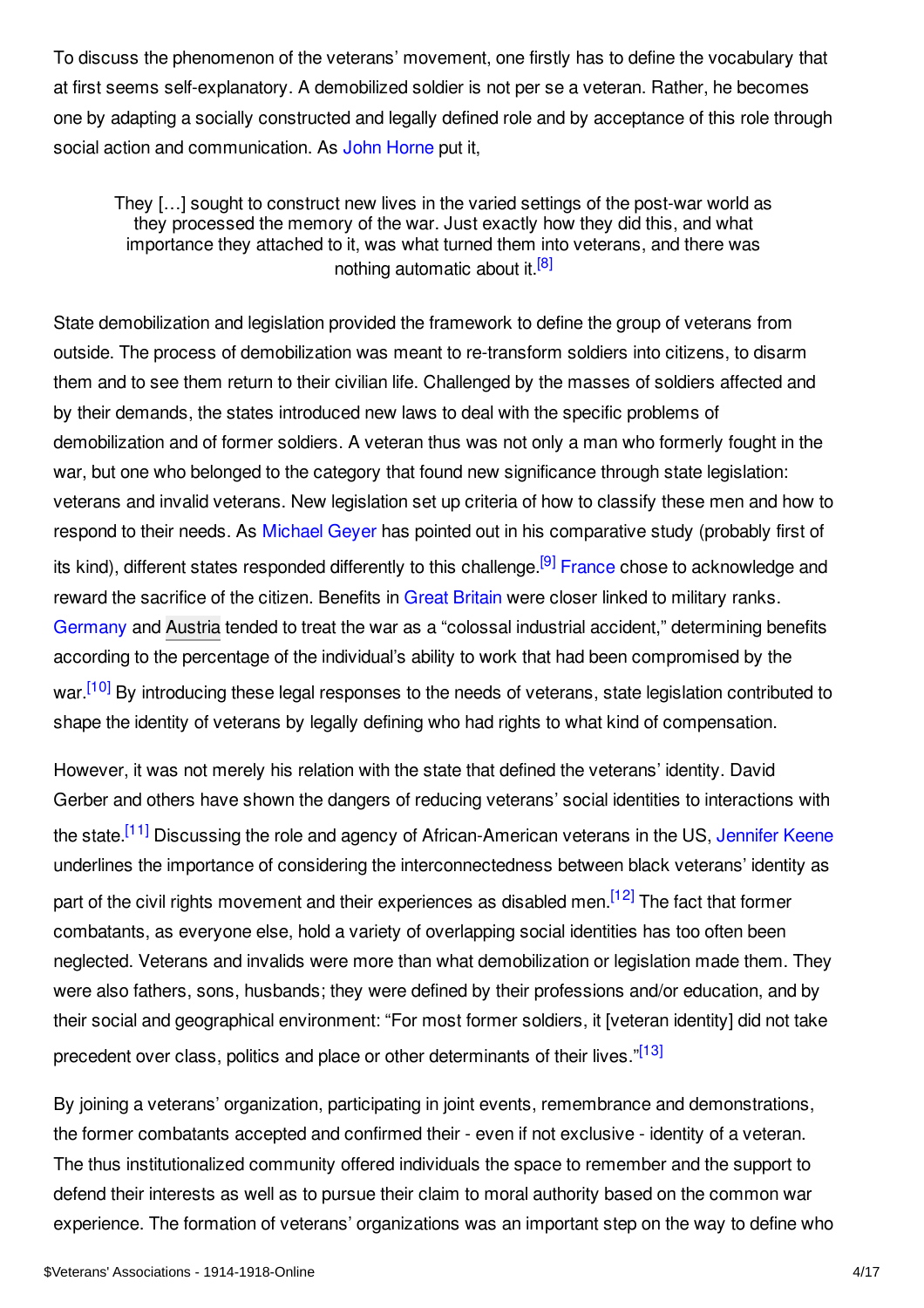according to what legislation counted as a national veteran, but, more importantly, it was the way leading to the construction of a veterans' identity. While this identity often started out as a local or national group identity, veterans' organizations lay the ground for the eventual transgressing of borders and the formation of a transnational identity of World War veterans.

One of the central questions of each account of the veterans' movement(s) is the issue of pensions and care for invalid veterans. Invalids played a significant role in the veterans' movement. This was because of their numerical strength, but also, of course, because of the fact that their lives had been significantly (and often visibly) changed by the war - more so than of any other veteran. In many cases, their physical appearance and abilities had changed, and so too had their prospects of jobs, marriage and/or fatherhood, and definitely their relationship to their own bodies.

Some have argued for a separation of organizations of invalids and those of veterans. Most research, however, usually summarizes all veterans, including those physically maimed and physically fit (in most cases this means convalesced). Even where it explicitly deals with disability, the term disabled, handicapped or invalid veteran is usually preferred. Those who argued that invalid associations should be regarded separately from other veterans' organizations underlined that their experience and their interests were different. This, however, ignores the fact that while many invalid veterans did indeed feel neglected and had good reason to engage in special interest associations, the narrative of being one of the First World War soldiers was central and vital to their self-perception, to their associations, and to their demands.

Some have argued that the split was caused since veterans' organizations failed to reach out to disabled veterans. On the other hand, however, invalid veterans acted as core agents in the veterans' movement. They believed that their sacrifice gave them a special right to act on the behalf of the First World War combatants. In many cases, the fact that they were no longer able to pursue their previous careers also meant that an active engagement in the veterans' movement gave their lives new destinations. Finally, and not to be neglected, while states failed to meet their invalid exservicemen's needs in many ways, most supplied them with free or significantly reduced travel on railways, meaning these men were in a position to travel to reunions and meetings across the country and sometimes beyond, thus committing their manpower to the veterans' movement.

# <span id="page-4-0"></span>**National Veterans' Movements: Origins, Composition and Output**

<span id="page-4-3"></span><span id="page-4-2"></span><span id="page-4-1"></span>While veterans' organizations spread quickly in most countries, membership differed greatly - especially with regard to the number of potentially eligible former combatants of the war.<sup>[\[14\]](#page-13-10)</sup> The most active veterans' movement of the First World War was the French, where between 41.9 percent and 48 percent of all eligible ex-servicemen registered in an association. Numbers of active veterans in France came up to almost 3 million.<sup>[\[15\]](#page-13-11)</sup> Jay [Winter](/contributors/Jay_Winter) even speaks of a mobilization rate up to 60 percent among French ex-servicemen.<sup>[\[16\]](#page-13-12)</sup> Among the most influential of the French veterans' organizations were the *Union [Fédérale](/article/union_federale_uf)* and the *Union des [Combattants](/article/union_nationale_des_combattants_unc)* and others.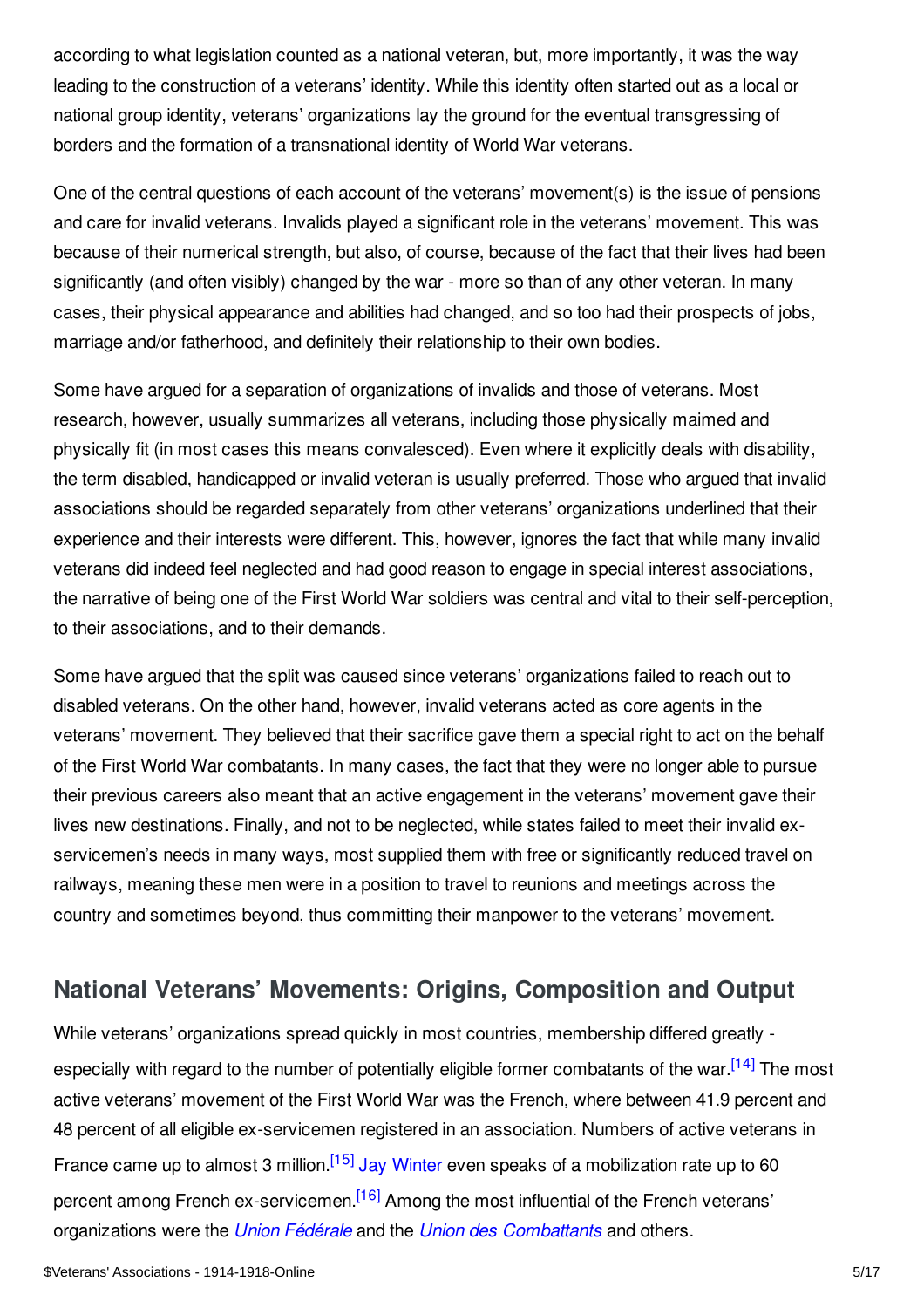In Great [Britain](/article/veterans_associations_great_britain_and_ireland), the British Legion quickly emerged as the unified national institution to represent veterans' interest, just as the American veterans' movement was dominated by the American Legion, although the Veterans of Foreign Wars association maintained a strong minority. In these two countries, as in some others, the concerns of invalid veterans were represented by the unified veterans' organization in contrast to special invalid interest groups in other countries. The fact that French veterans were so active might have come as no surprise, given its long tradition of a stable national state with an active civil society. Other countries, however, might defy expectations. The British Legion peaked at only 409,011 members in 1938, meaning that only about 10 percent of British ex-servicemen were registered with the Legion at its highest membership.<sup>[\[17\]](#page-13-13)</sup> In the [USA](/article/united_states_of_america), where similarly to Great Britain, First World War veterans were represented predominantly (but not only) by one national organization, about one million war veterans joined the American Legion at its peak. In comparison to the nearly 2.5 million eligible world war veterans, however, numbers might look small. The American Legion was furthermore challenged by competition. The "Veterans of Foreign Wars" (VFW), founded in 1899, struggled to maintain a membership of 60,000. However, in 1932, VFW membership went up to 200,000 members

<span id="page-5-1"></span><span id="page-5-0"></span>because the organization demanded full and immediate cash payment of the deferred Soldiers' Bonus while the American Legion opposed it. Thus, by challenging federal veterans' policy, the VFW rose out of relative obscurity to become a prominent vehicle for veteran political activism.<sup>[\[18\]](#page-13-14)</sup>

In 1935, the VFW claimed almost 300,000 members while the American Legion sank to a membership of 700,000, more than 350,000 fewer members than in 1931.

Germany saw the emergence of a broad range of veterans' [associations](/article/veterans_organisations_germany), covering the specter of political views from radical left to radical right. Here, political alignment seems, at least according to historiographical works, to have had a higher impact than other factors (regional background, ranks, physical invalidity or not). Numbers of German veterans' organizations changed significantly during the interwar period, as many members changed alliances and right-wing organizations grew substantially. On the right-wing side, *Stahlhelm* membership peaked in 1932 with about 350,000; the *Jungdeutscher Orden* sported ca. 200,000 in 1921, then dropped to about 100,000 after 1924; the *Kyffhäuserbund*, assembling a range of conservative forces and already strong before the war, rose from 2.2 million in 1921 to 2.6 million in 1929; the increasingly *völkisch-*nationalist interest group of former [prisoners](/article/prisoners_of_war_germany) of war, *Reichsvereinigung ehemaliger Kriegsgefangener* allegedly held ca. 400,000 in 1921 but only 10,000 members were counted in 1924. On the other side of the political spectrum, the *Reichsbund jüdischer Frontsoldaten*, counted ca. 36,000 members in 1924; the social democrat *Reichsbanner Schwarz-Rot-Gold*, founded in 1924, peaked in 1925/26 with ca 900,000; the invalid association *Reichsbund der Kriegsbeschädigten*, *Kriegsteilnehmer und Kriegerhinterbliebenen*, founded in 1917, peaked in 1922 with ca. 830,000. Finally, the *Roter Frontkämpferbund*, founded in 1924 and combat league of Communist Party, peaked in 1927 with ca. 127,000. [<sup>19]</sup>

<span id="page-5-2"></span>Interestingly, veterans' associations were also strong in countries that had been superseded by new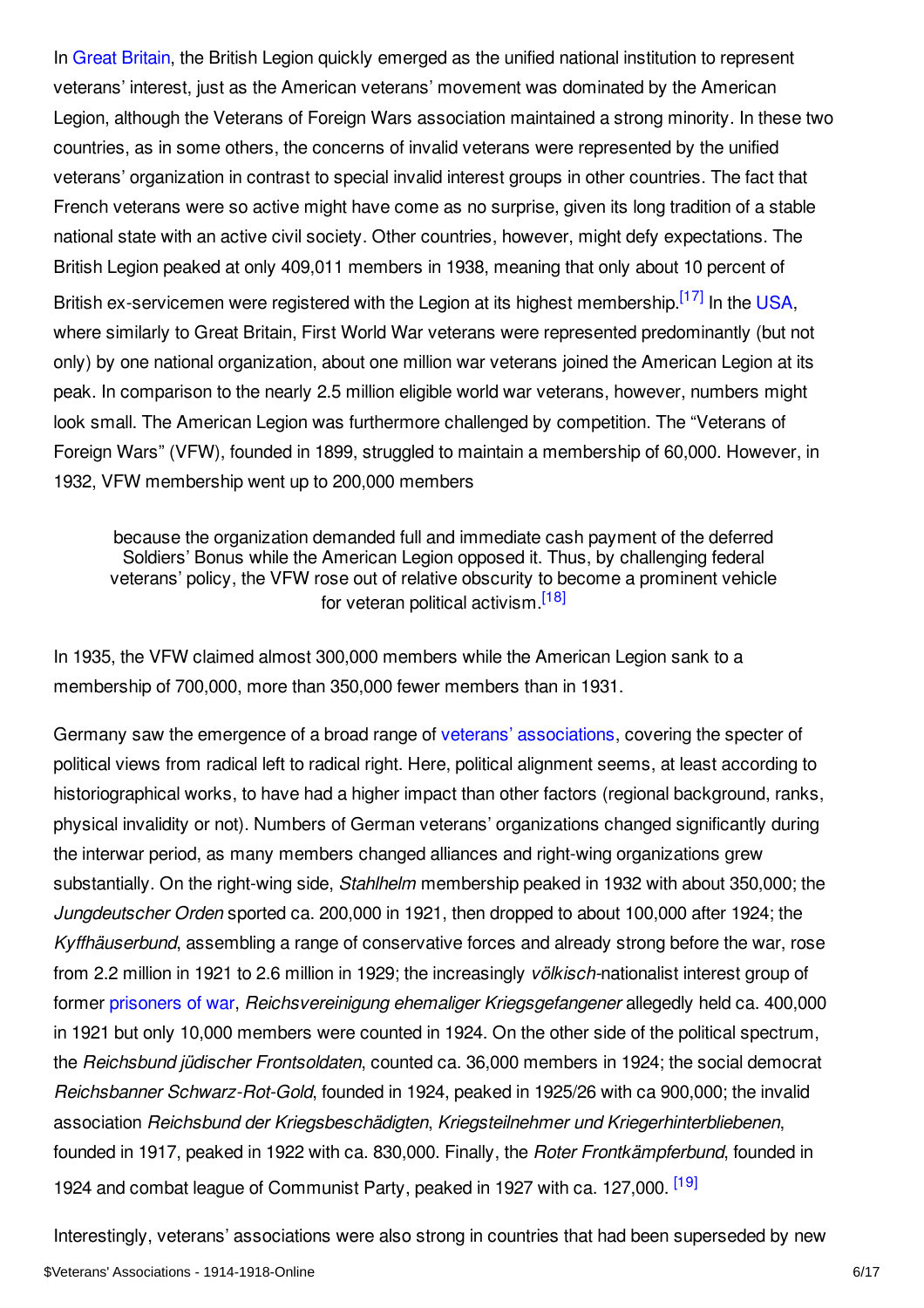states. In the successor states of the former empires, veterans' associations formed and promoted their rights, even though their members had not fought for the country they now lived in. While Austria and [Russia](/article/russian_empire) shared the names with their predecessors, their governments explicitly opposed political responsibility for the participation in war: in the case of Russia even more fervently than Austria. [Poland](/article/poland), [Czechoslovakia](/article/czechoslovakia) and the Kingdom of Serbs, Croats and Slovenes only became states after the end of the war. Nonetheless, their veterans formed associations promoting the rights of "Polish," "Czechoslovak" and ["Yugoslav](/article/yugoslavia)" veterans, sometimes breaking it down to ethnic groups (German, Jewish, Czech/Slovak, Croat/Serbian/Slovene), but never, or almost never, publicly referring to the one in whose uniforms and ranks they had actually served: German, Habsburg and Russian.<sup>[\[20\]](#page-14-1)</sup> Veterans' associations indeed started out as a national phenomenon: but the fact that they predominantly chose the nationality of the state they were about to address for support, shows in how far the identity of veterans was constructed by post-war necessities rather than by battle.

<span id="page-6-2"></span><span id="page-6-1"></span>Eastern European ex-servicemen took surprisingly quickly to veterans' organizations. Estimations of the numbers of Polish veterans active in the veterans' [movement](/article/polish_legionaries_union) vary between 15.6 percent and 23.6 percent.<sup>[\[21\]](#page-14-2)</sup> The fact that this represents only a fifth of the eligible men has been deemed to be a sign of low interest and low self-identification of First World War ex-servicemen among the Polish veterans. However, one should keep in mind that Poland, just as other Eastern European countries, had for over a century not called any state its own; there was no tradition of social and political movements nor joint political culture comparable to that in Western European countries. Still, the Polish Association of War Invalids ZIWRP (*Związek Inwalidòw Wojennych [Rzeczypospolitej](/article/polish_legionaries_union) Polskiej*) was one of the biggest and most influential interest groups in Poland during the interwar period.<sup>[\[22\]](#page-14-3)</sup> Membership figures in Poland also corresponded to another overall phenomenon of the veterans' movement in so far as invalids were among its most active members: given the impact war had had on their lives, and their corresponding interest to keep veterans' issues at the heart of political discussion, this might seem only natural. In Great Britain and France, too, disabled veterans stood for up to 75 percent of the organized veterans' movement.<sup>[\[23\]](#page-14-4)</sup> It is for these reasons, that a clear distinction between veterans and invalids is not necessarily helpful.

## <span id="page-6-4"></span><span id="page-6-3"></span><span id="page-6-0"></span>**Political or Apolitical? The Role of Veterans and Veterans' Associations in Politics**

Much has been said and even more insinuated about the political tendencies of ex-servicemen. Mostly, public opinion as well as histories provide a mere overview on the topic and have been dominated by the same assumptions: in a rather simplified argument one finds the idea that veterans' politics tended to be right-winged and, linked to that, anti-democratic. In a more sophisticated version of this argument, veterans are considered to be reluctant to politics and to support anti-parliamentary views. French veterans are believed to be the only exception, in that they are mostly regarded as having continued a socialist and internationalist tradition. As so often, there is a grain of truth in these assumptions but they have to be put into perspective. An international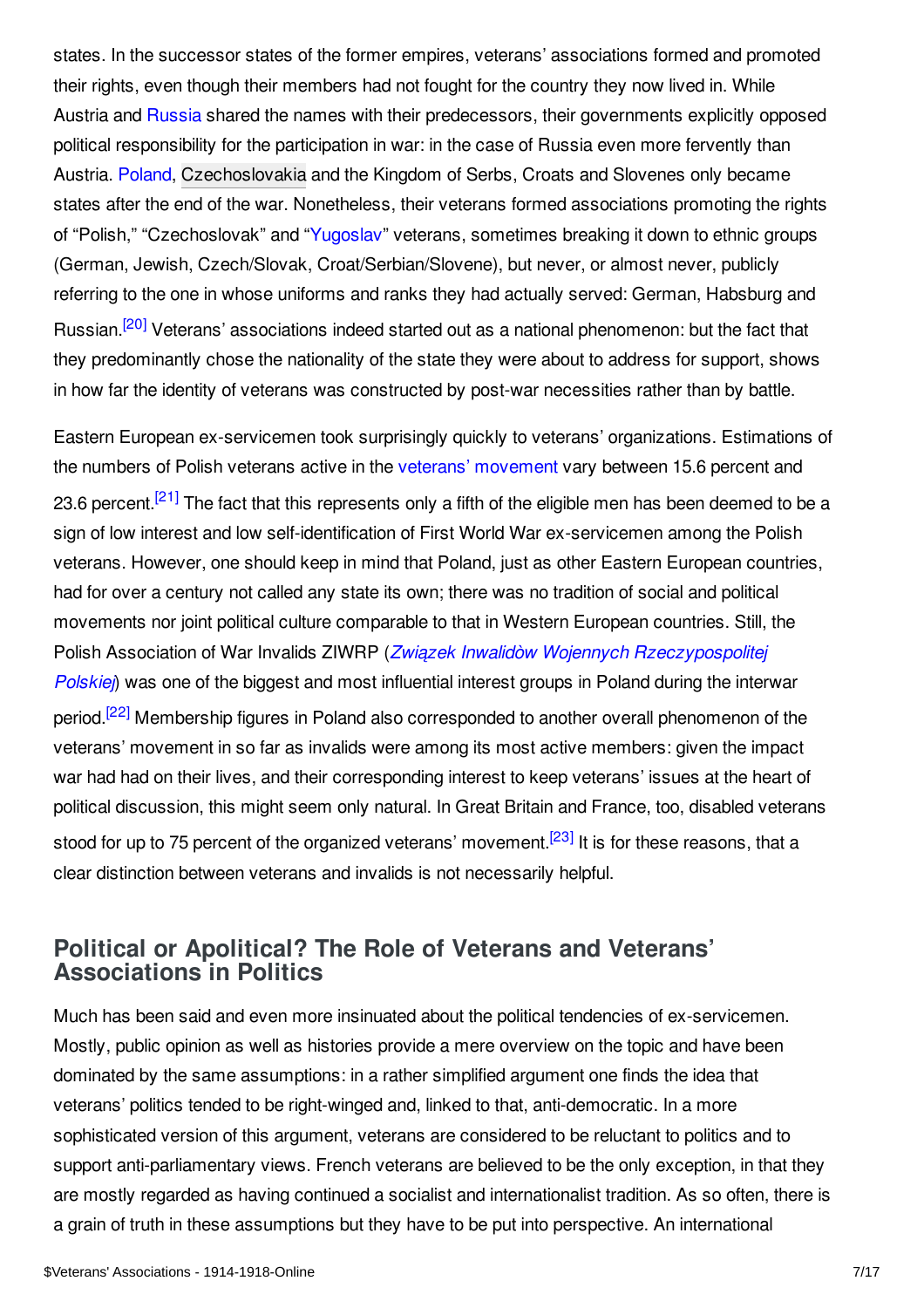comparison of veterans' movement opens the view and challenges the idea that all veterans were apolitical, or conservative.

<span id="page-7-1"></span><span id="page-7-0"></span>It has been assumed that "among the several [veterans'] organizations, regardless of nationality, [there was] a single thread of conservatism," that either "outside parties, particularly capitalist and industrial interests, aided veterans' groups and won them over to the conservative cause [or that] a 'veterans' spirit' was present within organizations which took them naturally toward rightist ideology" and Stephen Ward had found the second option more plausible. [\[24\]](#page-14-5) In his book *The War Generation*, one of the first comparative volume on veterans, he continues this train of thought: "Those who joined organizations were themselves nostalgic for the former military life and sought to perpetuate it."<sup>[\[25\]](#page-14-6)</sup> The "military way" then became the standard not only for military affairs but for civilian life as well. Quick, forthright decisions, obedience to orders, and selfless commitment to higher causes became purposeful aspirations for the society as large. This approach proved antagonistic to parliamentary procedure and democratic rule, but veterans' organizations, according to this view, tended to view society in this manner. Ward concluded that while veterans often claimed to be apolitical - "the veteran mentality is indeed one of the modern components of the psychology of the man of the Right" - Ward mostly follows this assumption, even though there might be some exceptions from the rule.<sup>[\[26\]](#page-14-7)</sup>

The assumption that veterans or veterans' organizations as such tend to Right-wing views are, however, oversimplified, as research has shown. John Horne underlines that

<span id="page-7-5"></span><span id="page-7-4"></span><span id="page-7-3"></span><span id="page-7-2"></span>The organizations through which veterans pursued their aims and expressed their war experience were as varied as the beliefs and backgrounds of their members. They ranged politically from right to left, and socially they reflected both the civilian worlds from which the soldiers came and the military settings in which they had served. <sup>[\[27\]](#page-14-8)</sup>

Richard Carr's work on conservative politics and veterans as Members of Parliament in the United Kingdom serves the point. While the British Legion stressed their apolitical nature, 448 men who served in the First World War became Conservative Party Members of Parliament.<sup>[\[28\]](#page-14-9)</sup> Carr concludes that "the Conservative Party [seemed]...a comforting source of permanence in a world that had been turned upside down…" and suggests that "these were men who parlayed their radicalization into directions that arguably could not have been foreseen in 1918. […] What they had failed to achieve on the battlefield - [...] - begat a fervour to achieve something after 1918."<sup>[\[29\]](#page-14-10)</sup> Carr attributes some success to the lobbying of conservative ex-servicemen, while at the same time contradicts the myth of the apolitical veteran: "Including Attlee, every Prime Minister from 1940 to 1963 had seen active service in the First World War, and every Conservative Foreign Secretary from 1935 to 1955 likewise."<sup>[\[30\]](#page-14-11)</sup>

<span id="page-7-6"></span>The same argument can be served by looking at non-conservative groups. In his recent book "Contested Commemorations," Benjamin Ziemann focuses on republican commemorations of war within the German associations *Reichsbund* and *Reichsbanner*. These associations were deeply \$Veterans' Associations - 1914-1918-Online 8/17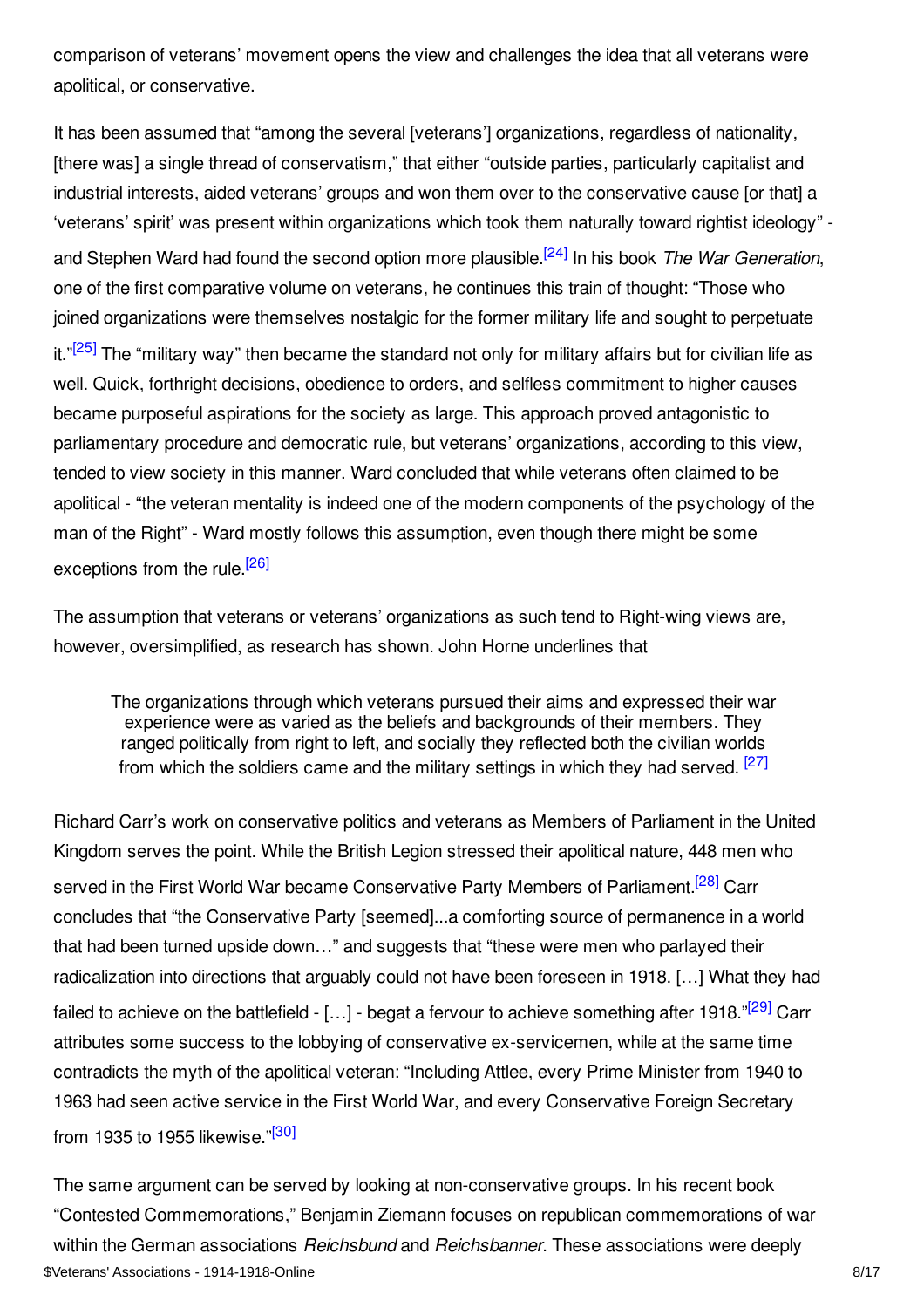influenced by their military experience, and accordingly felt at ease with the display of military symbols, while at the same time regarded their war experience as a reason to object to war, and to work to prevent further war. Ziemann challenges the widespread image of right-winged German veterans by quoting the estimate of one Hermann Schüetzinger: "about 60 percent of all German war veterans were, as members of *Reichsbund* and *Reichsbanner*, firmly anchored in the republican camp, and represented 'a front of war refusal and reconciliation between the peoples.' " Only 40 percent of all German war veterans were represented by the *Kyffhäuserbund* and patriotic associations such as *Stahlhelm* and *Jungdo*. In France, by comparison, supporters of the left in the *Union Fédérale*, prevailed over the *Union Nationale des Combattants*, with only a minority supporting Communist or radical-nationalist groups.<sup>[\[31\]](#page-14-12)</sup>

<span id="page-8-0"></span>Another significant difference between the veterans' culture in the respective countries was the numbers of registered veterans and invalids, depicting the policies of the countries to acknowledge the suffering of their ex-servicemen. In Poland, about 150,000 men were registered as invalids in 1931. This number is surprisingly low compared to the number of recognized invalid veterans in other countries which was very probably due to restrictive invalid legislation. France counted about 1,030,000 veterans whose war afflictions had been registered, acknowledged and in one way or another compensated by the French state. It has to be said that France had the most encompassing legislation with regard to invalid veterans. In Germany 761,294 veterans were registered and treated as invalids, Great Britain counted 473,238 and the USA recognized war experience as the cause of the physical and psychological damage of 243,611 men in 1927.<sup>[\[32\]](#page-14-13)</sup>

<span id="page-8-2"></span><span id="page-8-1"></span>Work became a key issue in the debates on veterans' welfare. Veterans' associations stressed the desire to be reintegrated into working life. Veterans and their representatives criticized employers for not providing jobs for the disabled or ex-servicemen in general. Furthermore, veterans blamed the state for failing to provide legal guidelines and financial aid for the reintegration. By the same token, most states chose to introduce a welfare concept that was closely linked to the concept of work. Invalidity was to be defined predominantly by a percentage of disability to work. Additionally, increased social welfare was clearly linked to political needs and objectives. Especially the fear of social unrest, [revolution](/article/revolutions), and the objective of maintaining political stability led to support for the veterans' claims. The return of the ex-servicemen, many of them wounded, called for a rapid processing of their request. A quick settlement was regarded as the best means to prevent and calm social protests in most countries. In Soviet Russia, however, the regime's "almost paranoid fear of 'unbridled associations', in particular those of veterans and disabled servicemen, led to the banning of all their organizations in 1920."<sup>[\[33\]](#page-14-14)</sup> Veterans deprived of their freedom to form associations were left as "Heroes without a voice." Instead, the government relied on the quick reintegration into working life no matter what price, and outsourced the remaining problem to charity. Beate Fieseler pointed out that, in line with the social principle laid out in the Constitution of 1918, "He shall not eat who does not work. ...The majority of the 2.7 million invalids of the First World War and Russian Civil War - [predominantly](/article/international_responses_to_the_russian_civil_war_russian_empire) peasants - received no regular financial support from the Soviet government." The situation worsened in 1935 when the few still existing societies and committees for invalids were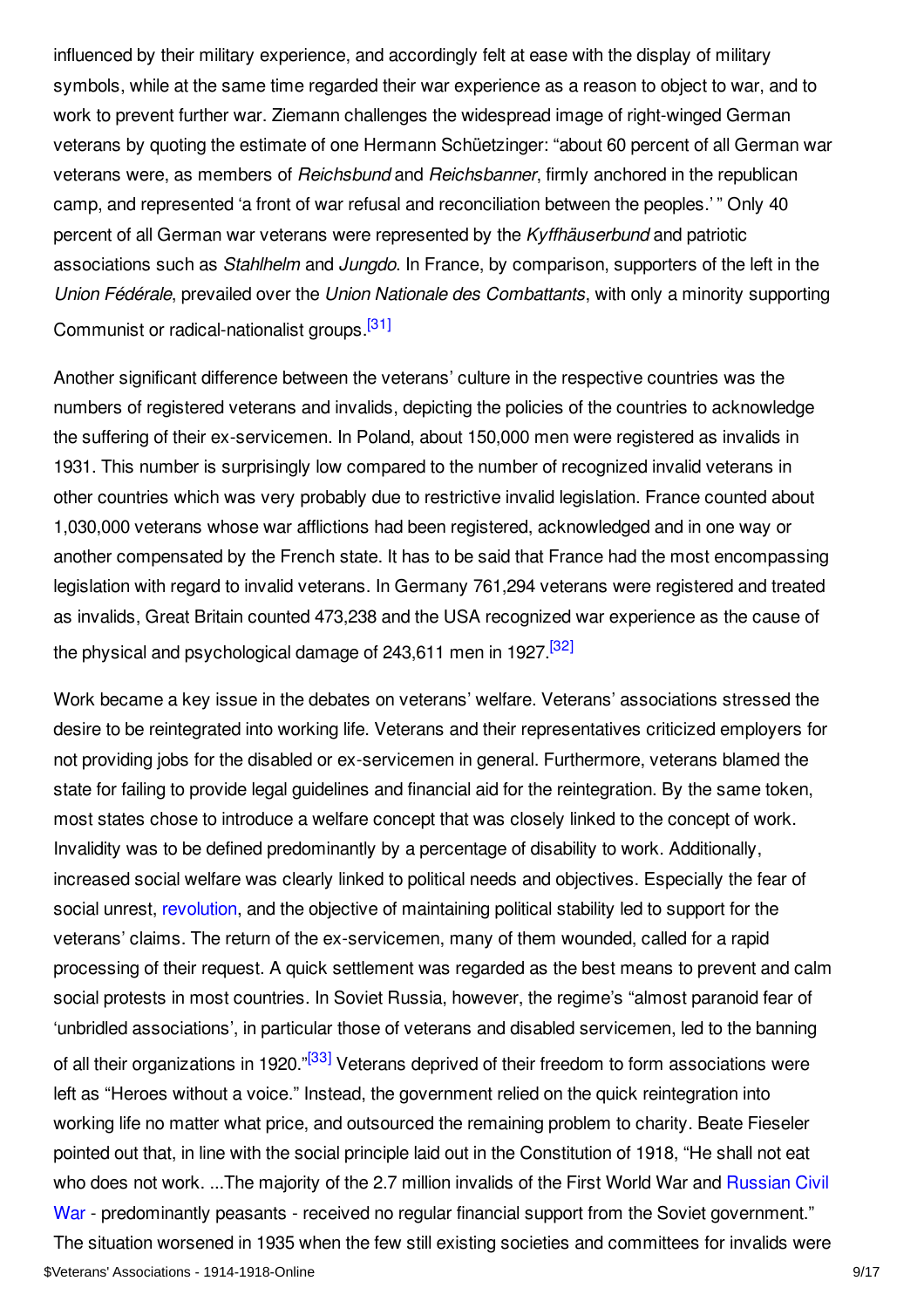## <span id="page-9-1"></span>disbanded.<sup>[\[34\]](#page-14-15)</sup>

In many countries with an active veterans' movement, veterans' associations learned how to use their international contacts to lobby more effectively and professionally - comparing pensions and benefits in different states. Increasingly, not only official state figures on invalid care were compared, but veterans' associations gathered their own data in order to compare government policies to those of other countries. Articles in veterans' journals became more critical, questioning the official statements and criticizing downfalls of the benefit scheme. Over and over, the veterans referred to their moral authority as a group rooted in their sacrifice - and to the state's moral obligation to accommodate them.

<span id="page-9-2"></span>To acknowledge how political veterans' associations were, it is important to look at the exact content of their demands and at the justification provided for them. First World War veterans and invalids wanted more than merely the means to survive and a place to work: more than purely charitable aid. What they demanded was moral and legal acknowledgement by both state and society in compensation for their "work for the state."<sup>[\[35\]](#page-14-16)</sup> They claimed not only assistance, but a right to welfare as citizens who had fought for their country. By using these arguments, veterans' associations were fully political. The reason they claimed to be otherwise - apolitical - was that they knew their political power was based on their numbers. Any division threatened to lessen their voice as a group. Political powers and parties tried to pull on them from all sides, and especially the radical parties welcomed veterans into their midst. These attempts to mobilize veterans, by political camps on all sides, also demonstrates their political impact: they represented a major demographic group in all European countries and as such had the potential to improve the electoral fortunes of any political faction that managed to win them over. The veterans' claim to be apolitical was an attempt to maintain their companionship through the politically difficult interwar years, and it was the attempt of the less radical veterans to hold together the community against the pulls to left and right. Simply because veterans claimed they were apolitical does not mean they were. Looking at their fight for a right to benefits they were indeed more of a civil rights movement than might have been acknowledged.

## <span id="page-9-0"></span>**International Veterans' Movement**

On the international level, the two most important international veterans' organizations of the interwar period were the *Fédération Interalliée des Anciens Combattants* (FIDAC) and the *Conférence Internationale des Associations de Mutilés et Anciens Combattants* (CIAMAC). These two umbrella organizations assembled veterans' associations from different countries. A network of contacts and transfer had developed from the collaboration of World War One veterans in international exservicemen's associations to form a new transnational infrastructure. Annual meetings, lively correspondence and personal contacts created a transnational community. Even ex-combatants who fought each other only a short time before now cultivated a joint commemoration of the dead and became engaged to pursue common interests. Initiated by the mostly pacifistic French ex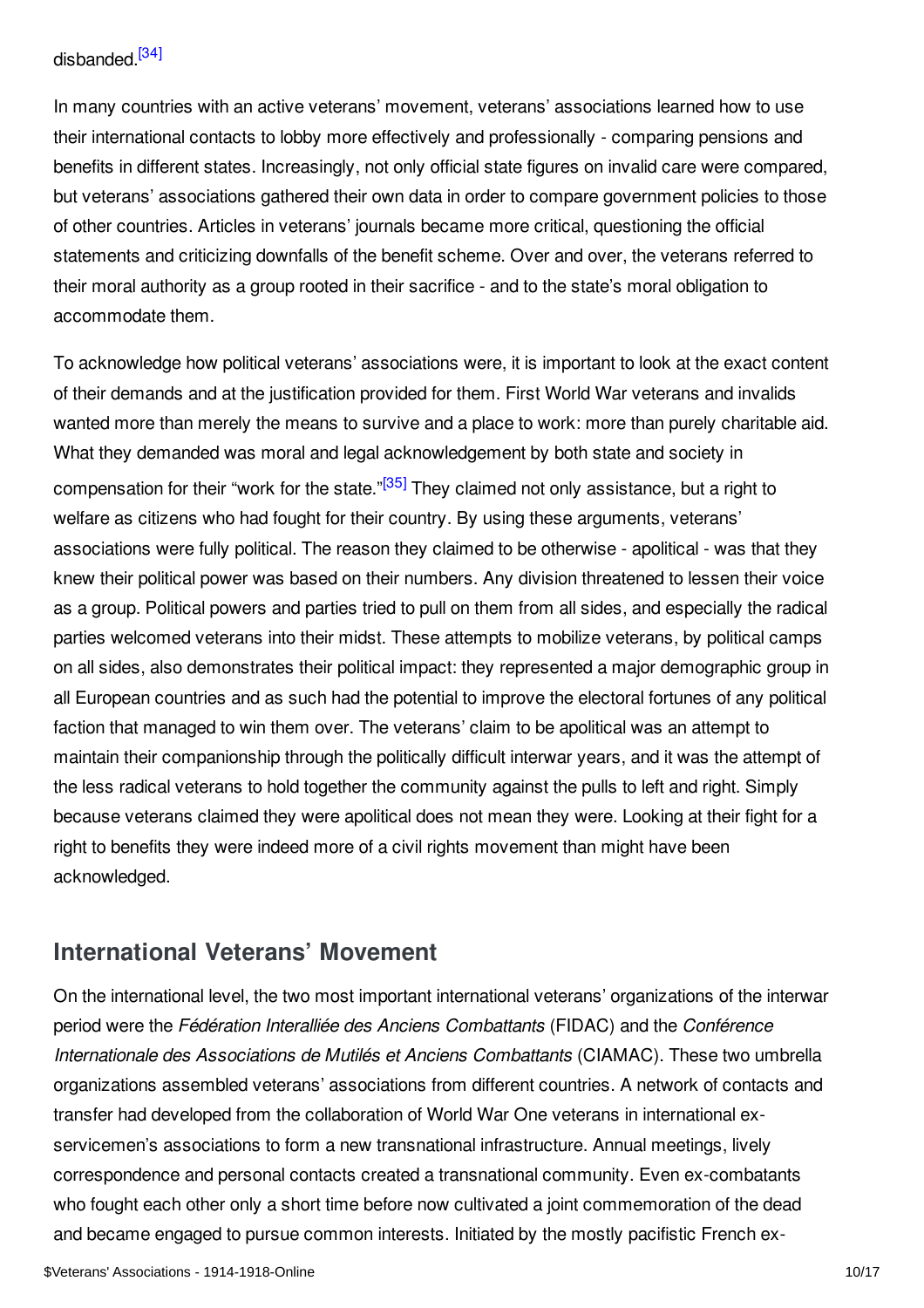servicemen, FIDAC was founded in 1920 as an assembly of veterans who had served the armed forces of the allies. FIDAC wanted to provide a forum for an inter-allied commemoration of war and the dead, to organize inter-allied assemblies and thereby conserve an inter-allied comradeship of exservicemen. Membership was restricted to veterans of the allied forces. This, among other reasons, set the need for the foundation of a second organization. CIAMAC went one step further and aimed to unite all ex-servicemen and war invalids of the Great War, including the former enemies Germany, Austria, and Bulgaria. Again the idea of founding the organization was initiated by French veterans' associations. Both the ILO (International Labour Organisation) and the League of [Nations](/article/league_of_nations) supported the cooperation of ex-servicemen, also, but not only, because they saw the opportunity of cooperation with its network.

Both FIDAC and CIAMAC stated as their principal aims the protection of material and moral interests of war victims and former combatants. The material interests meant welfare and supply, the moral interests referred to an active engagement against war. The majority of FIDAC members eventually decided to join CIAMAC (the most famous exception being the British Legion), but despite this and their frequent collaboration the two organizations remained fundamentally distinct in their worldviews. While CIAMAC promoted international reconciliation to an extent that eventually led it close to appeasement, FIDAC was based on the belief in the continuity of wartime alliances into peacetimes. However, both collaborated to pursue their principal aims: to fight the case of First World War veterans. Their shared past motivated the ex-servicemen to unite in transnational organizations to fight a common battle: for the legal right to benefits and against the threat of a new upcoming war. Not just in spite of, but because of being ex-servicemen, they thought of themselves as morally able, responsible and justified to stand up for peace:

<span id="page-10-0"></span>Because as ex-service men we are really the best qualified representatives of our respective nations to defend peace bought at so dear a price; because we speak in the name of thirteen million of our dead who fell on the field of honour on both sides of the front." [\[36\]](#page-14-17)

Not surprisingly, CIAMAC with its programmatic reconciliation with former non-Allies and the proximity to the League of Nations was the most pacifistic. But FIDAC with its continuity of wartime alliances stated disarmament and arbitration in international and bi-national conflicts as one of its major policies.

Veterans' organizations used their moral capital of being war victims and ex-servicemen in the discussion on war and peace. The common interest of preventing another war became fundamental to the formation of a transnational community of veterans. In defending these interests and their transnational communities, the veterans' organizations even turned against their respective national governments. The aim of the transnational veterans' movement to support demands for disarmament, peaceful conflict solutions and pacifism, provided a dilemma for most of the participating former combatants. Veterans chose a pragmatic approach to [pacifism](/article/pacifism) that rejected [militarism](/article/militarism) and supported any form of peace building, but allowed defense.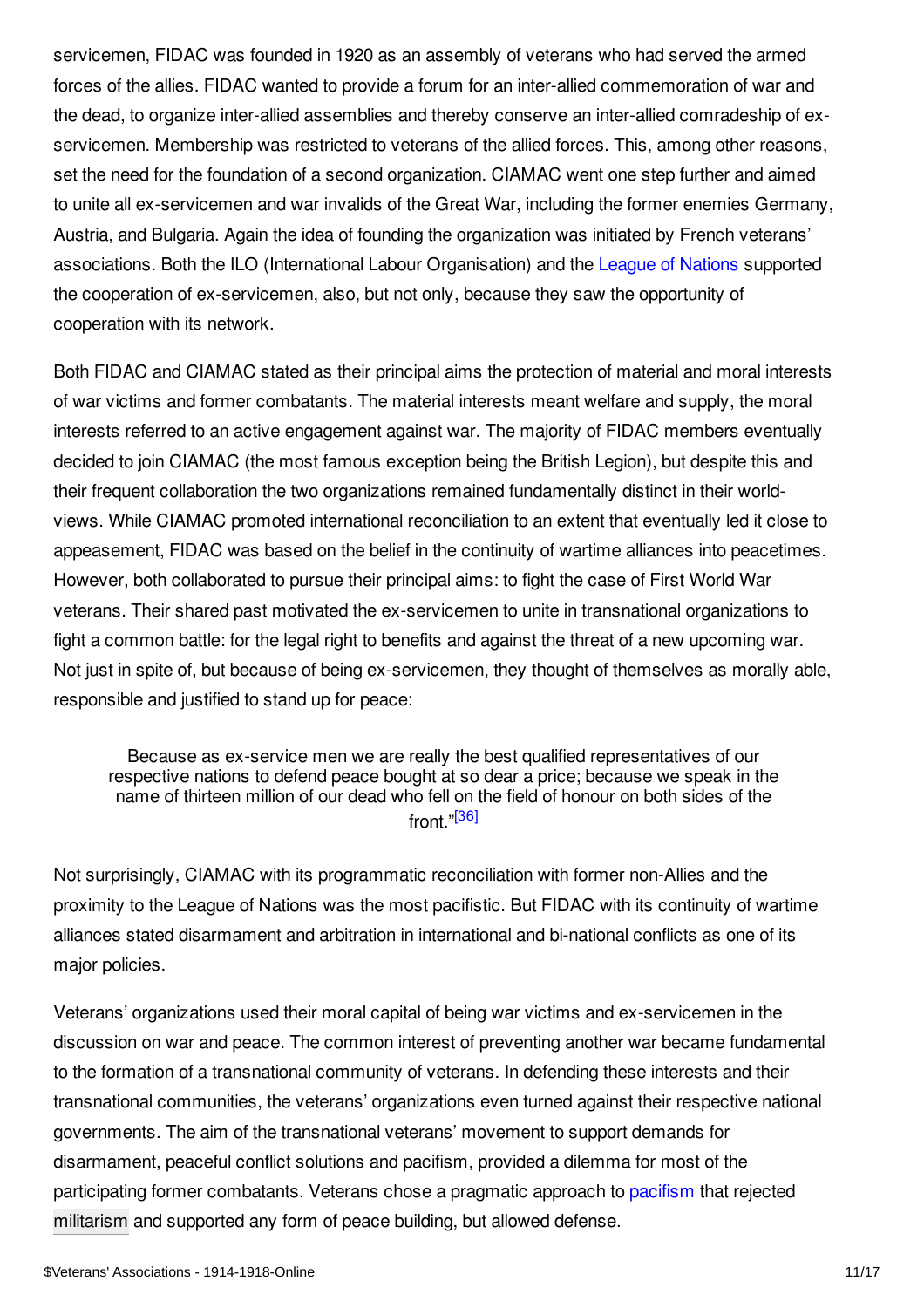Veterans were well aware of the limits and especially of the temporality of their impact. Considering concepts for the future was therefore part of the work of most veterans' associations, both militarist and pacifist. Youth work and the passing on of lessons learned in the war to the younger generation was an integral part of their work. Radical associations such as the *Stahlhelm* dedicated themselves to recruiting younger members, thus maintaining a war-prone spirit promoting revisionism and the need for re-armament. By the same token, pacifist and conciliatory veterans' associations focused on youth work as the only way to consolidate and maintain peace in Europe.

<span id="page-11-1"></span>Pacifistic education of children was regarded as a founding stone of moral disarmament and as the most important way to pass on the internationalist's veterans' message to future generations. Crucial to its formation was the conviction that "the idea that conflicts between states and nations cannot be solved by violence […] has to be strengthened in the hearts of humankind, starting with school children."<sup>[\[37\]](#page-14-18)</sup> The question how to secure "world peace" became the topic of a FIDAC-sponsored writing competition for veterans. As the winner, a French soldier, pointed out in his essay, the crucial challenge would be "to make children learn to resent war."<sup>[\[38\]](#page-15-1)</sup> On a similar note, CIAMAC discussed plans to integrate youth into their pacifistic activities<sup>[\[39\]](#page-15-2)</sup> and included a passage into their disarmament resolution to appeal

<span id="page-11-4"></span><span id="page-11-3"></span><span id="page-11-2"></span>not only to the delegations of the governments, but to public opinion, to contribute to a joint and loyal reconstitution and retaining of international trust as a basis for moral disarmament, which again is the indispensable precondition for material disarmament.<sup>[\[40\]](#page-15-3)</sup>

## <span id="page-11-0"></span>**Conclusions: The Rise and Fall of the Veterans' Movement? Shortterm Failure and Long-term Results**

What does the study of veterans' associations tell us? And how can we estimate the impact of their movement? In order to respond to these two questions, it is helpful to break them down to different aspects of their work. Firstly, the social and cultural impact of the veterans' associations and the veterans' movement should be considered. After the First World War, returning soldiers statistically constituted a significant part of the population. Veterans' associations were formed to advocate their social, medial and cultural interests. The associations gave a platform for those men who not only experienced the war, but also decided to express how this experience had changed them and their lives. Just as numbers of returning soldiers far exceeded those of former wars, the functions of veterans' associations multiplied. They provided a space to commemorate the experience of war and camaraderie - among peers and among allies, eventually even among all soldiers who shared this experience including former enemies. They also provided space for the commemoration of the fallen. At the same time, they offered to bundle the veterans' voices and speak for their interest, to lobby their case with politics, to demand that the state felt responsible for its citizens who had suffered through war - even if, as in Eastern Europe, they had not necessarily fought for the state they now lived in.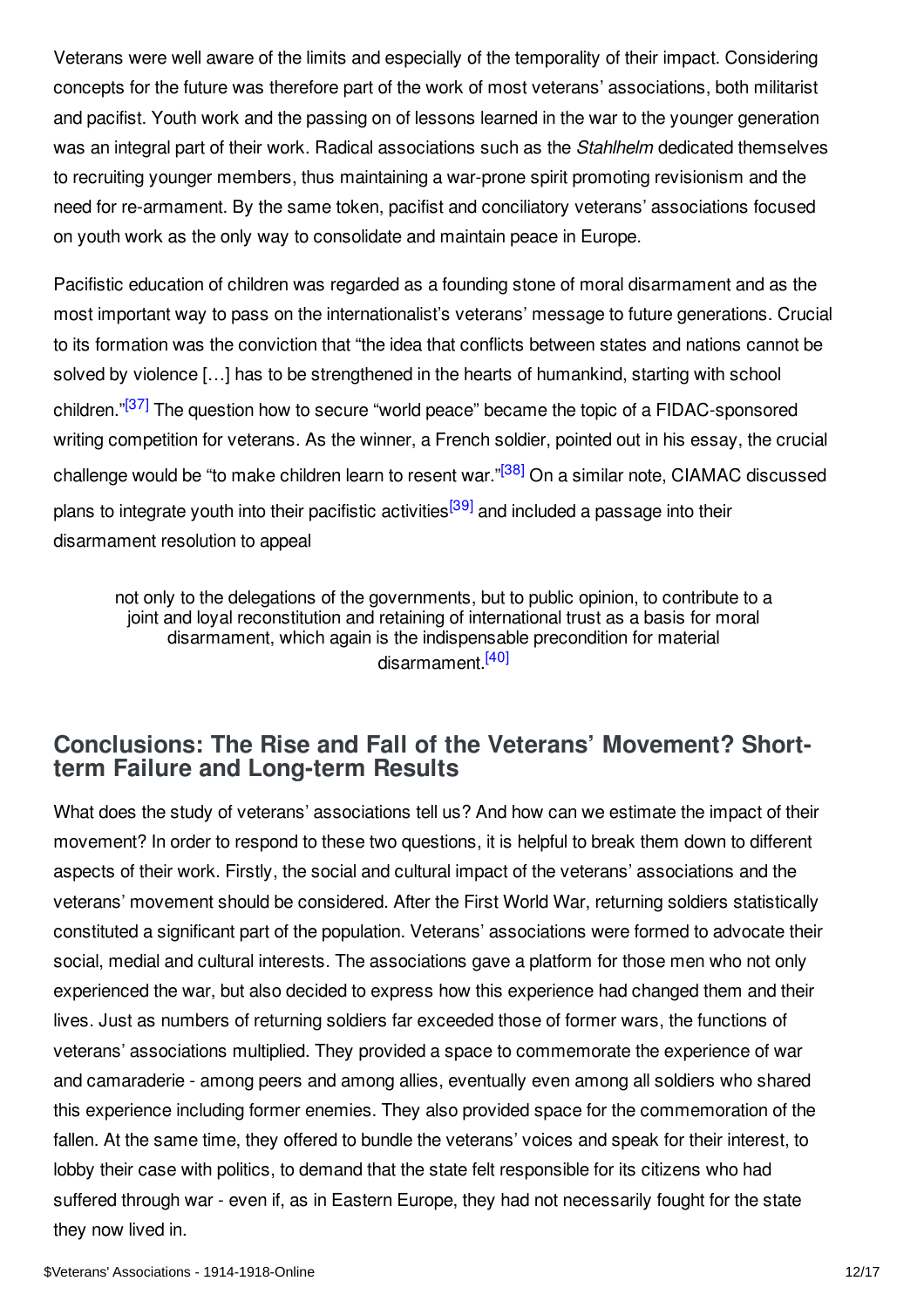While the percentage of membership (eligible men / members of veterans' associations) differs, it is safe to say that veterans' associations after the First World War constituted a significant social movement in most countries involved. France might safely be regarded as the country where the veterans' movement was strongest and most active. The reasons for and the effects of this are various. However, it was not a singular case. Joining associations to promote their view of the war, to demand a right to have their sacrifice recognized by state and society, and to receive financial and political support, was considered helpful by a significant number of men who fought the war. Additionally, just as it is true for many other social movements, it should be remembered that the social and cultural impact of associations reaches far beyond the actual membership. Social movements have an impact on civil society in general. The battles they fought for veterans and invalid legislation benefited not only their members, but also anyone who applied for it.

At the same time, the battles they fought for including their own interpretation of the war into the national narrative, introduced the strong voice of ex-servicemen into the discussion. By doing so, it challenged (in both good and bad ways) the ways politicians, high-ranking militaries or the civil societies remembered the war. Finally, their attitude on war and peace proved to have a significant impact on the political atmosphere in civil society during the interwar period. Radical veterans challenged the state and parliamentary politics with protests and resistance, thus undermining their authority. At the same time, internationalist veterans promoting peace and reconciliation helped to create hope and belief in a peaceful co-existence, supported the League of Nations, and raised hopes that this might have been "the war to end all wars". Unfortunately, as we know, they failed. This however does not belittle the importance of their deeds nor their significant impact on social and political structures in the post-war and interwar period.

Julia Eichenberg, Humboldt Universität zu Berlin

#### Section Editor: Elise [Julien](https://encyclopedia.1914-1918-online.net/contributors/Elise_Julien)

#### <span id="page-12-0"></span>**Notes**

- <span id="page-12-1"></span>1. [↑](#page-0-0) Quote in Prost, Antoine: Republican Identities in War and Peace. Representations of France in the Nineteenth and Twentieth Century, Jay Winter and Helen McPhail (translators), Berg: Oxford 2002, p. 296.
- <span id="page-12-2"></span>2. [↑](#page-0-1) Górecki, Roman: New Poland, in: FIDAC, Special Polish Number, 7 (1930), pp. 9–20, p. 20.
- <span id="page-12-3"></span>3. [↑](#page-1-2) Sheehan, James J.: Where have all the Soldiers gone? The Transformation of Modern Europe, Boston et al. 2008, p. 20.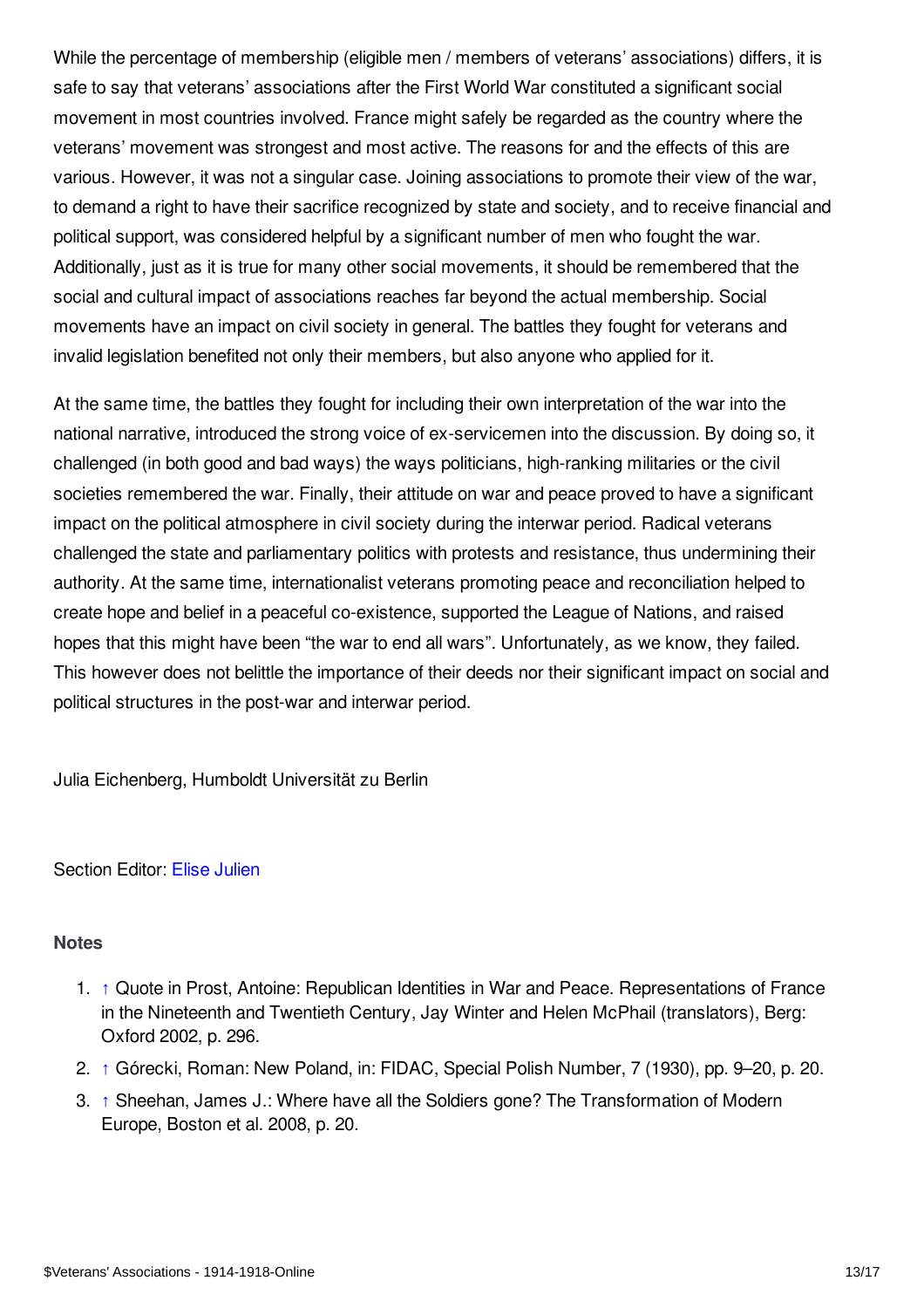- <span id="page-13-0"></span>4. [↑](#page-1-3) While states like France and Great Britain were able to control a steady and comparably quick process of demobilization, the fall of the Russian, [Habsburg](/article/crumbling_of_empires_and_emerging_states_czechoslovakia_and_yugoslavia_as_multinational_countries) and Ottoman Empires meant their former soldiers were predominantly not demobilized in a controlled way, but rather withdrew on their own, sometimes joining new military formations to fight for a more desirable outcome of the war. Additionally, the Russian [revolution](/article/revolutions_russian_empire) and independence wars led to further fighting. Soldiers of the defeated German Empire, especially in the East, mostly abandoned their former troops, handed over their arms to the native population or paramilitary formations, and tried to make their way back home on their own, sometimes joining revolutionary formations on their way.
- <span id="page-13-1"></span>5. [↑](#page-2-0) Sheehan, Where have all the Soldiers gone?, p. 78.
- <span id="page-13-2"></span>6. [↑](#page-2-1) See for example Roper, Michael: The Secret Battle. Emotional Survival in the Great War, Manchester 2009; Watson, Alexander: Enduring the Great War. Combat, Morale and Collapse in the German and British Armies, 1914–1918, Cambridge 2008. This was, however, not the only experience. For accounts of more candid communication between soldiers and their families, see Ziemann, Benjamin: War Experiences in Rural Germany, 1914-1923, Alex Skinner (translator), Oxford 2007.
- <span id="page-13-3"></span>7. [↑](#page-2-2) Frevert, Ute: Europeanizing German History, Bulletin of the German Historical Institute, 36 (2005), pp. 9-31, pp. 13-15.
- <span id="page-13-4"></span>8. [↑](#page-3-0) Horne, John: Beyond Cultures of Victory and cultures of defeat?, New York 2013, p. 210.
- <span id="page-13-5"></span>9. [↑](#page-3-1) Geyer, Michael: Ein Vorbote des Wohlfahrtsstaates: Die Kriegsopferversorgung in Frankreich, Deutschland, und Großbritannien nach dem Ersten Weltkrieg, GG 9 (1983).
- <span id="page-13-6"></span>10. [↑](#page-3-2) Whalen, Robert Weldon: Bitter Wounds. German Victims of the Great War, 1914–1939. Ithaca/London 1984, pp. 88–89.
- <span id="page-13-7"></span>11. [↑](#page-3-3) Gerber, David A.: Disabled Veterans, the State, and the Experience of Disability in Western Societies, 1914-1950, Journal of Social History 36/4 (2003), pp. 899-916.
- <span id="page-13-8"></span>12. [↑](#page-3-4) Keene, Jennifer: The Long Journey Home: African American World War I Veterans and Veterans' Policies, in: Ortiz, Stephen (ed.): Veterans' Policies, Veterans' Politics. New Perspectives on Veterans in the Modern United States, Gainesville 2012, pp. 146-170.
- <span id="page-13-9"></span>13. [↑](#page-3-5) Horne, Beyond Cultures, p. 210.
- <span id="page-13-10"></span>14. [↑](#page-4-1) The following comparisons are based on calculations in Eichenberg, Julia: Kämpfen für Frieden und Fürsorge. Polen und die internationale Veteranenbewegung in der Zwischenkriegszeit, Munich 2011, pp. 42-44, as well as on numbers collected in Eichenberg, Julia / Newman, John Paul (eds): The Great War and Veterans' Internationalism, Basingstoke 2013.
- <span id="page-13-11"></span>15. [↑](#page-4-2) Prost, Antoine: Les anciens combattants et la société française, 1914-1939, volume 2, p. 3, Paris 1977. A more accurate number was 2.886.900: calculations subtract those who signed up to two or more associations. Ibid., volume 2, p. 53.
- <span id="page-13-12"></span>16. [↑](#page-4-3) Winter, Jay: Veterans, Human Rights, and the Transformation of European Democracy, in: Elizabeth Kier / Ronald R. Krebs (eds.): In War's Wake. International Conflict and the Fate of Liberal Democracy, Cambridge 2010, pp. 121–138, p. 122.
- <span id="page-13-13"></span>17. [↑](#page-5-0) Niall Barr: The Lion and the Poppy: British Veterans, Politics, and Society, 1921-1939, Santa Barbara pp. 57-58) mentions that the League itself gives numbers of up to 560,000 members, a number he questions. Even if it were right, it would make a only minor change to the percentage. Membership in cities was as low as 2 percent.
- <span id="page-13-14"></span>18. [↑](#page-5-1) Ortiz, Stephen: Rethinking the Bonus March: Federal Bonus Policy, Veteran Organizations, and the Origins of a Protest Movement, in: Ortiz, Veterans' Policies, pp. 173-198, p. 193-194.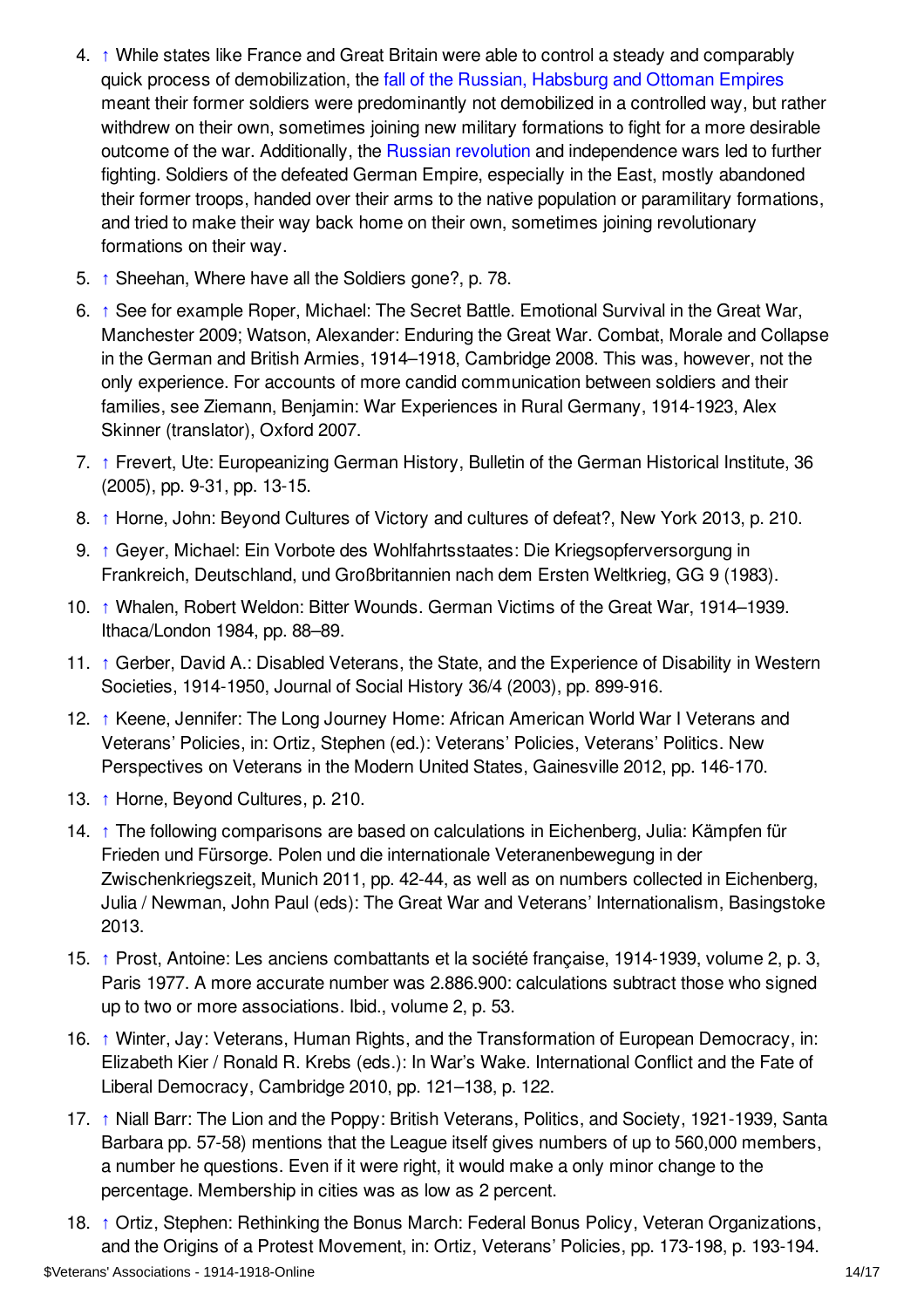- <span id="page-14-0"></span>19. [↑](#page-5-2) Ziemann, Benjamin: Contested Commemorations. Republican War Veterans and Weimar Political Culture, Cambridge 2013, p. 15.
- <span id="page-14-1"></span>20. [↑](#page-6-1) One significant exception being the German War Victims Associations in Czechoslovakia. See Stegmann, Natali: Social Benefits and the Rhetoric of Peace in Czechoslovak Veteran Organisations, in: Eichenberg/ Newman (eds.), The Great War and Veterans' Internationalism, pp. 118-135.
- <span id="page-14-2"></span>21. [↑](#page-6-2) Since numbers for the individual associations are often vague, these numbers are estimations. Jabłonowski, Marek: Sen o potędze Polski. Z dziejów ruchu byłych wojskowych w II Rzeczy-pospolitej 1918–1939 [Dreams of Power over Poland. The History of the veterans' movement in the II. Republic 1918-1939], Olsztyn 1998, p. 103. Until their final demobilization in 1922, about 800,000 soldiers joined the ranks of the Polish Army during the Independence Wars, not all of whom had seen active battle. Ibid., p. 20.
- <span id="page-14-3"></span>22. [↑](#page-6-3) Jabłonowski, Sen opotędze Polski [Dreams of Power over Poland], p. 34.
- <span id="page-14-4"></span>23. [↑](#page-6-4) Barr, The Lion and the Poppy, p. 63. Prost, In the Wake of War, p. 45.
- <span id="page-14-5"></span>24. [↑](#page-7-0) Ward, Stephen (ed.): The War Generation. Veterans of the First World War, Port Washington et al. 1975, p. 5.
- <span id="page-14-6"></span>25. [↑](#page-7-1) Ward, The War Generation, p. 5.
- <span id="page-14-7"></span>26. [↑](#page-7-2) Ward, The War Generation, p. 5. Referring to Remond, René: Les anciens combattants et la politique, Revue française de science politique, 5/2 (1955), pp. 267-290.
- <span id="page-14-8"></span>27. [↑](#page-7-3) Horne, Beyond Cultures, p. 212.
- <span id="page-14-9"></span>28. [↑](#page-7-4) Carr, Richard: Veteran MPs and Conservative Politics in the Aftermaths of the Great War. The Memory of all that, Farnham et al, 2013, p. 1.
- <span id="page-14-10"></span>29. [↑](#page-7-5) Carr, Veteran MPs and Conservative Politics, pp. 191-193.
- <span id="page-14-11"></span>30. [↑](#page-7-6) Ibid., p. 1.
- <span id="page-14-12"></span>31. [↑](#page-8-0) Ziemann, Contested Commemorations, p. 93.
- <span id="page-14-13"></span>32. [↑](#page-8-1) Eichenberg, Kämpfen für Frieden und Fürsorge, pp. 112-113; Winter, Jay, "Demography", in: Horne, John (ed): Companion to World War I, Oxford / West Sussex 2010, p. 249.
- <span id="page-14-14"></span>33. [↑](#page-8-2) Fieseler, Beate: The Soviet Union's "Great Patriotic War" Invalids: The Poverty of a New Status Group, in: Natali Stegmann / Katrin Boeckh (eds.): Veterans and War Victims in Eastern Europe during the 20th Century: A Comparison. Comparativ 20 (2011) H. 5, pp. 34-50, p. 48.
- <span id="page-14-15"></span>34. [↑](#page-9-1) Ibid.
- <span id="page-14-16"></span>35. [↑](#page-9-2) Geyer, Ein Vorbote des Wohlfahrtstaates, pp. 230-277.
- <span id="page-14-17"></span>36. [↑](#page-10-0) Górecki, Roman: Declaration of General President of the F.I.D.A.C., in: International Assembly of Ex-Service Men and War Victims in Geneva, 19 and 20 March 1933. Official Report published by THE CIAMAC and THE FIDAC, pp. 8-12, here p. 8. See also: Pichot, Henri: Des guerriers contre la guerre: «Par la guerre, notre génération a marqué grandement et douloureusement sa place dans l'histoire. Ceux qui sont morts ont parachevé leur tâche. Les survivants ont une âme à sauver : qu'ils travaillent àffaire la paix», in: Viala, Léon: Les relations internationales entre les associations des mutilés de guerre et d'anciens combattants Paris 1930, p. 10.
- <span id="page-14-18"></span>37. [↑](#page-11-1) Berkelhammer, W.: Propaganda Pokoju [Peace Propaganda], in: Inwalida Żydowski [The Jewish Invalid] 3, 01.08.1928, p. 1.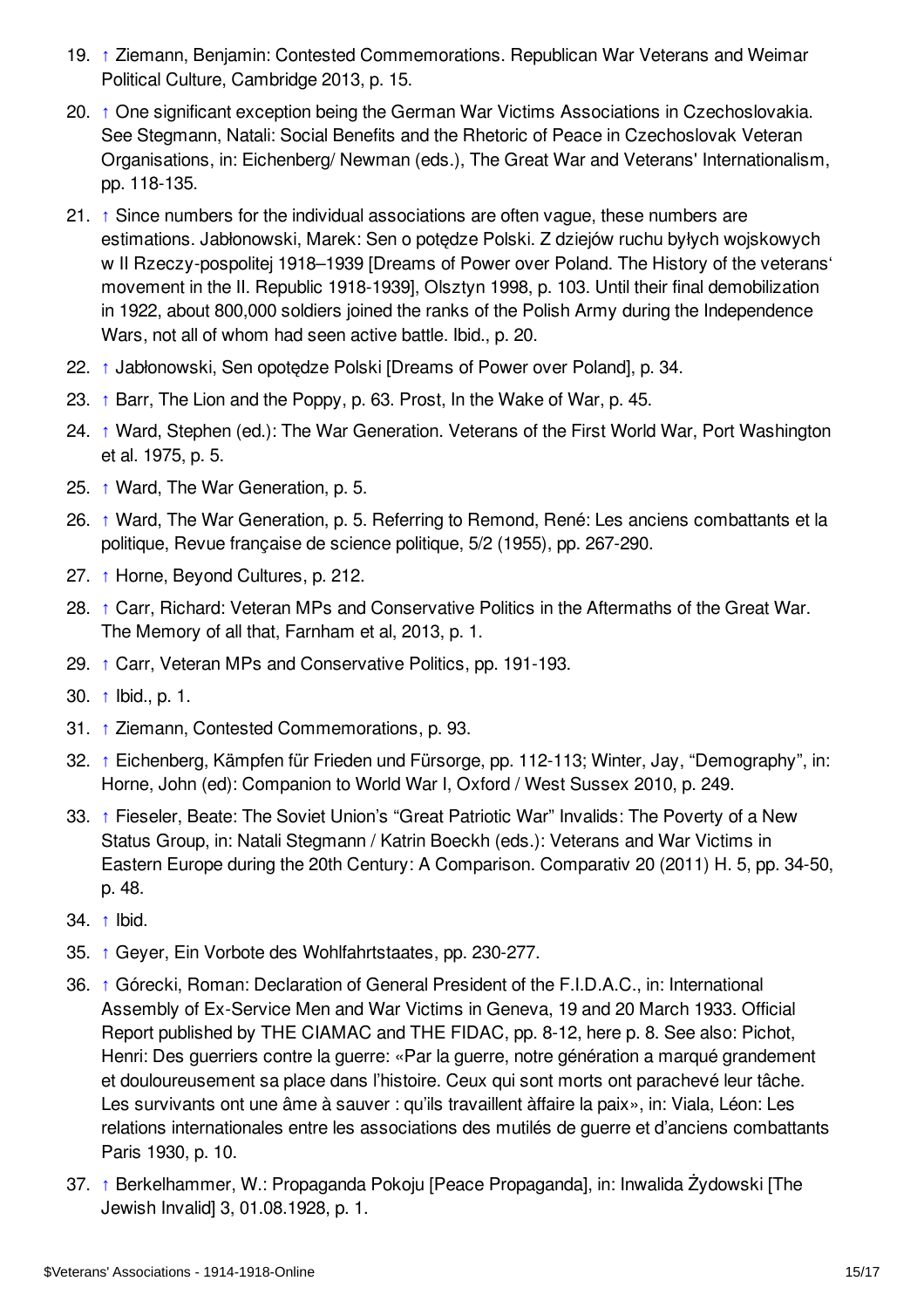- <span id="page-15-1"></span>38. [↑](#page-11-2) Paradis, Gabryel: Jak zapewnić pokój światowy [How to secure World peace], in: OciemniałyŻołnierz [The Blind Solider] 7 (1931), pp. 4-6.
- <span id="page-15-2"></span>39. [↑](#page-11-3) Anonymous, Międzynarodowe manifestacje inwalidzkie w obliczu zagadnień wojny i pokoju [International Manifestation of Invalids regarding questions of war and peace], in: Ociemniały Żołnierz [The Blind Soldier] , 3 (1932) pp. 3–4, pp. 3-4.
- <span id="page-15-3"></span>40. [↑](#page-11-4) Paragraph 5 of the CIAMAC resolution, Disarmament Conference 1932, in: Anonymous: Międzynarodowe manifestacje [International Manifestation], pp. 3-4.

## <span id="page-15-0"></span>**Selected Bibliography**

Barr, Niall: **The lion and the poppy. British veterans, politics, and society, 1921-1939**, Westport 2005: Praeger [Publishers.](https://encyclopedia.1914-1918-online.net/bibliography/PJT4RH28)

Boeckh, Katrin; Stegmann, Natali, Boeckh, Katrin; Stegmann, Natali (eds.): **Veterans and war victims in Eastern Europe during the 20th century. A [comparison.](https://encyclopedia.1914-1918-online.net/bibliography/FRNDNCCF) Introduction**, in: Comparativ 5/10, 2010, pp. 7-17.

Carr, Richard: **Veteran MPs and [conservative](https://encyclopedia.1914-1918-online.net/bibliography/A3IA4XX8) politics in the aftermath of the Great War. The memory of all that**, Farnham; Burlington 2013: Ashgate Publishing.

Cohen, Deborah: **The war come home. Disabled veterans in Britain and [Germany,](https://encyclopedia.1914-1918-online.net/bibliography/B9NW6RA7) 1914- 1939**, Berkeley 2008: University of California Press.

Eichenberg, Julia: **Kämpfen für Frieden und Fürsorge. Polnische Veteranen des Ersten Weltkriegs und ihre [internationalen](https://encyclopedia.1914-1918-online.net/bibliography/P6ZM5272) Kontakte, 1918-1939**, Munich 2011: Oldenbourg Verlag.

Eichenberg, Julia / Newman, John Paul (eds.): **The Great War and veterans' [internationalism](https://encyclopedia.1914-1918-online.net/bibliography/WMX2K8MJ)**, Basingstoke; New York 2013: Palgrave Macmillan.

Horne, John (ed.): **[Démobilisations](https://encyclopedia.1914-1918-online.net/bibliography/M84NSZ7I) culturelles après la Grande guerre. Dossier de la revue 14-18**, in: 14-18 Aujourd'hui, Today, Heute 5, 2002, pp. 45-53.

Keene, Jennifer D.: **The long journey home. African American World War I veterans and veterans' policies**, in: Ortiz, Stephen R. / Mettler, Suzanne (eds.): Veterans' policies, veterans' politics. New [perspectives](https://encyclopedia.1914-1918-online.net/bibliography/EKA7CVQP) on veterans in the modern United States, Gainesville 2012: University Press of Florida, pp. 146-170.

Mosse, George L.: **Fallen soldiers. [Reshaping](https://encyclopedia.1914-1918-online.net/bibliography/78P4EXNP) the memory of the world wars**, New York 1990: Oxford University Press.

Newman, John Paul: **[Yugoslavia](https://encyclopedia.1914-1918-online.net/bibliography/7ITQ2EP5) in the shadow of war. Veterans and the limits of state building, 1903-1945**, Cambridge 2015: Cambridge University Press.

Ortiz, Stephen R. / Mettler, Suzanne (eds.): **Veterans' policies, veterans' politics. New [perspectives](https://encyclopedia.1914-1918-online.net/bibliography/C5PV7E9N) on veterans in the modern United States**, Gainesville 2012: University Press of Florida.

Pencak, William: **For God & country. The American Legion, 1919-1941**, Boston 1989: [Northeastern](https://encyclopedia.1914-1918-online.net/bibliography/A35J232J) University Press.

Prost, Antoine: **Les anciens [combattants](https://encyclopedia.1914-1918-online.net/bibliography/BGQEPQRM) et la société française, 1914-1939, 3 volumes**, Paris 1977: Presses de la Fondation nationale des sciences politiques.

Stegmann, Natali: **Kriegsdeutungen, [Staatsgründungen,](https://encyclopedia.1914-1918-online.net/bibliography/XI6IHNN4) Sozialpolitik. Der Helden- und Opferdiskurs in der Tschechoslowakei 1918-1948**, Munich 2010: Oldenbourg. \$Veterans' Associations - 1914-1918-Online 16/17